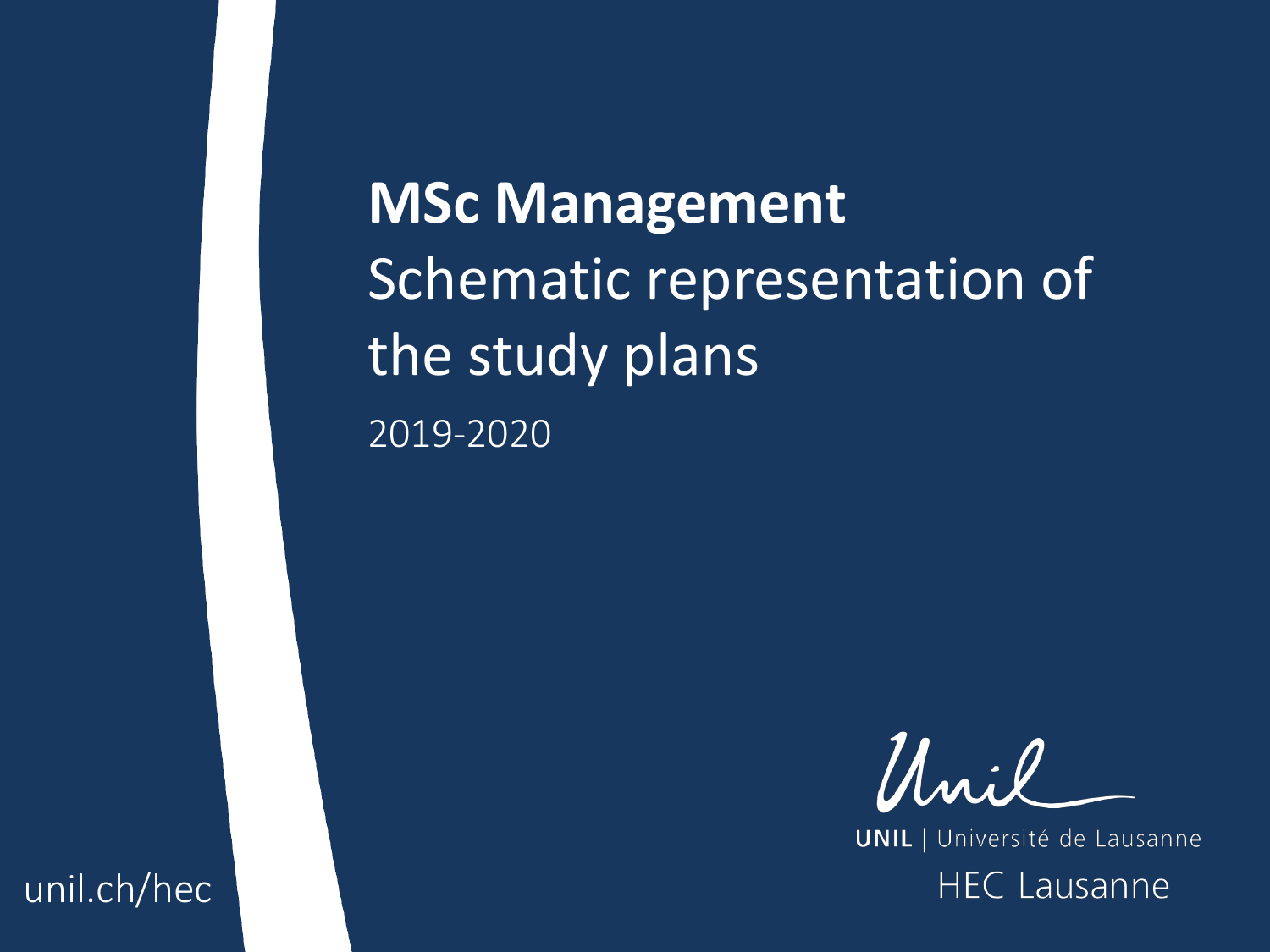## **MSc Management - General Structure of the Study Plan**

| Modu  <br>les            | Type of courses                                       | <b>Credits</b> | <b>Semesters</b> | <b>Conditions for Success</b>                                                                         |
|--------------------------|-------------------------------------------------------|----------------|------------------|-------------------------------------------------------------------------------------------------------|
| $\mathbf 1$              | Compulsory<br>courses                                 | 30             | <b>First</b>     | Weighted average $\geq 4$ on the<br>series of courses, with only<br>one grade lower than 3            |
| $\overline{2}$           | Compulsory<br>course                                  | 6              | Second           | Grade of $\geq$ 4 for the<br>compulsory course                                                        |
| $\overline{\phantom{a}}$ | Generic<br>electives                                  | 18             |                  | Second or third Obtain the credits;<br>Credits are obtained with<br>$grade > 4$ per course            |
| $\overline{3}$           | Track-specific<br>electives                           | 36             |                  | Second or third - Obtain the credits;<br>- if there are subsets, at least<br>6 credits in each subset |
| $\overline{4}$           | Compulsory<br>Internship or<br><b>Academic thesis</b> | 30             | Fourth           | Grade $\geq 4$                                                                                        |

This document is not legally binding. You still have to read the rules and regulations and the study plan of your program

**HEC Lausanne**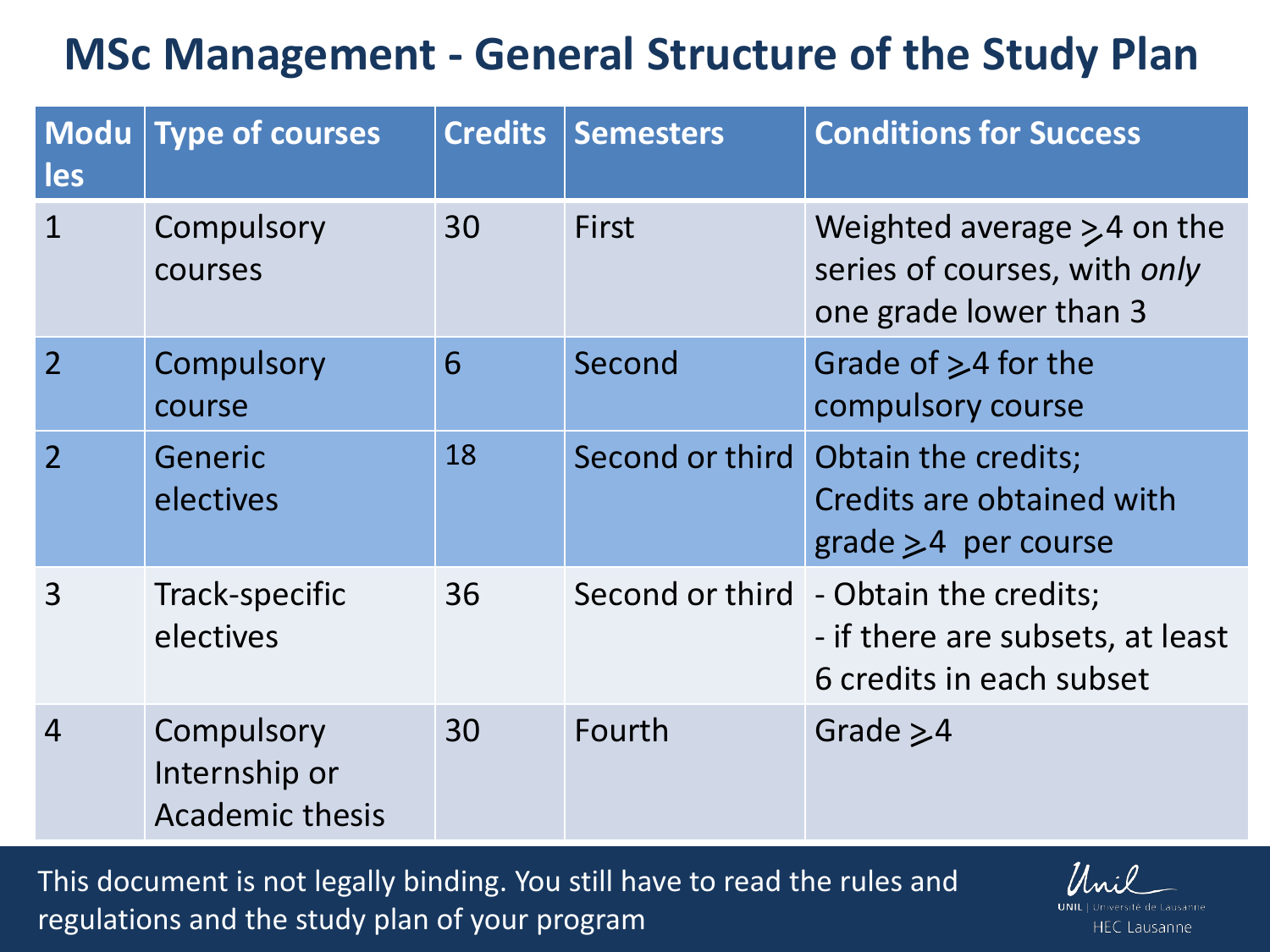**Two important complementary documents to read**

- 1. Rules and regulations (Règlement)
- 2. Study Plan (Plan d'études)

[https://www.unil.ch/hec/home/menuinst/etudes](https://www.unil.ch/hec/home/menuinst/etudes/masters/management/programme--enseignement.html) /masters/management/programme- enseignement.html

HFC Lausanne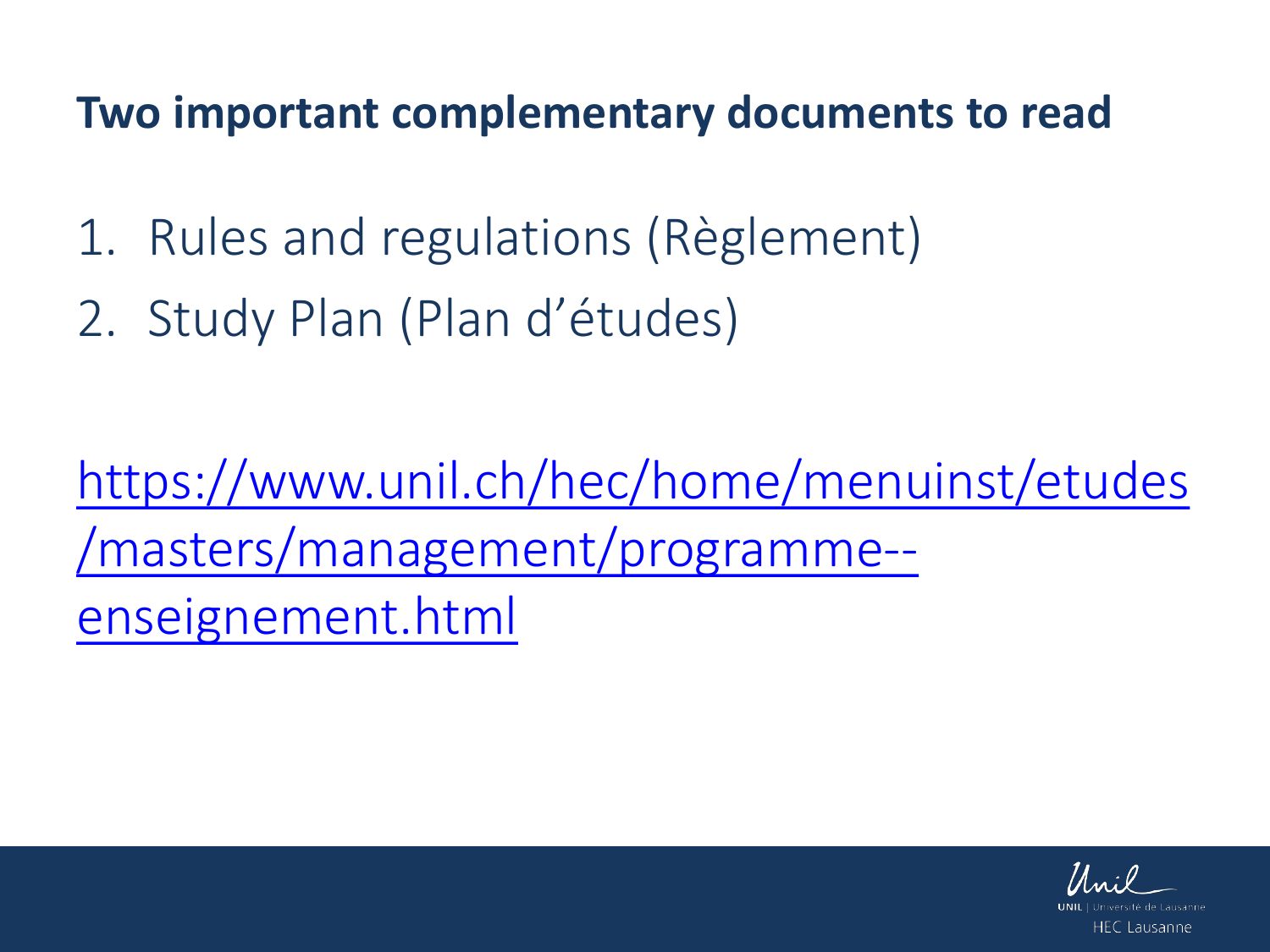## **You have questions? Contact our masters' programs administration**



**Ksenia Borra**

Appeals



**Michèle Claude**

Exams, leave requests, exams' checking, diploma requests

ksenia.borra@unil.ch Internef 257.1

michele.claude@unil.ch Internef 258

sylvie.grinvanhamel@unil.ch Internef 258.1

**Grin van Hamel**

Academic Advisor, tracks & courses, Responsible for admissions, waivers

**Sylvie** 

michel.jenk@unil.ch Internef 257.1

admissions

Military Affairs, Bachelor Mentoring system, support for

**Michel** 

**Jenk**



**Isabelle Sutherland** 

Timetables, schedules, thesis and internships

isabelle.sutherland@unil.ch Internef 258

**HEC Lausanne**